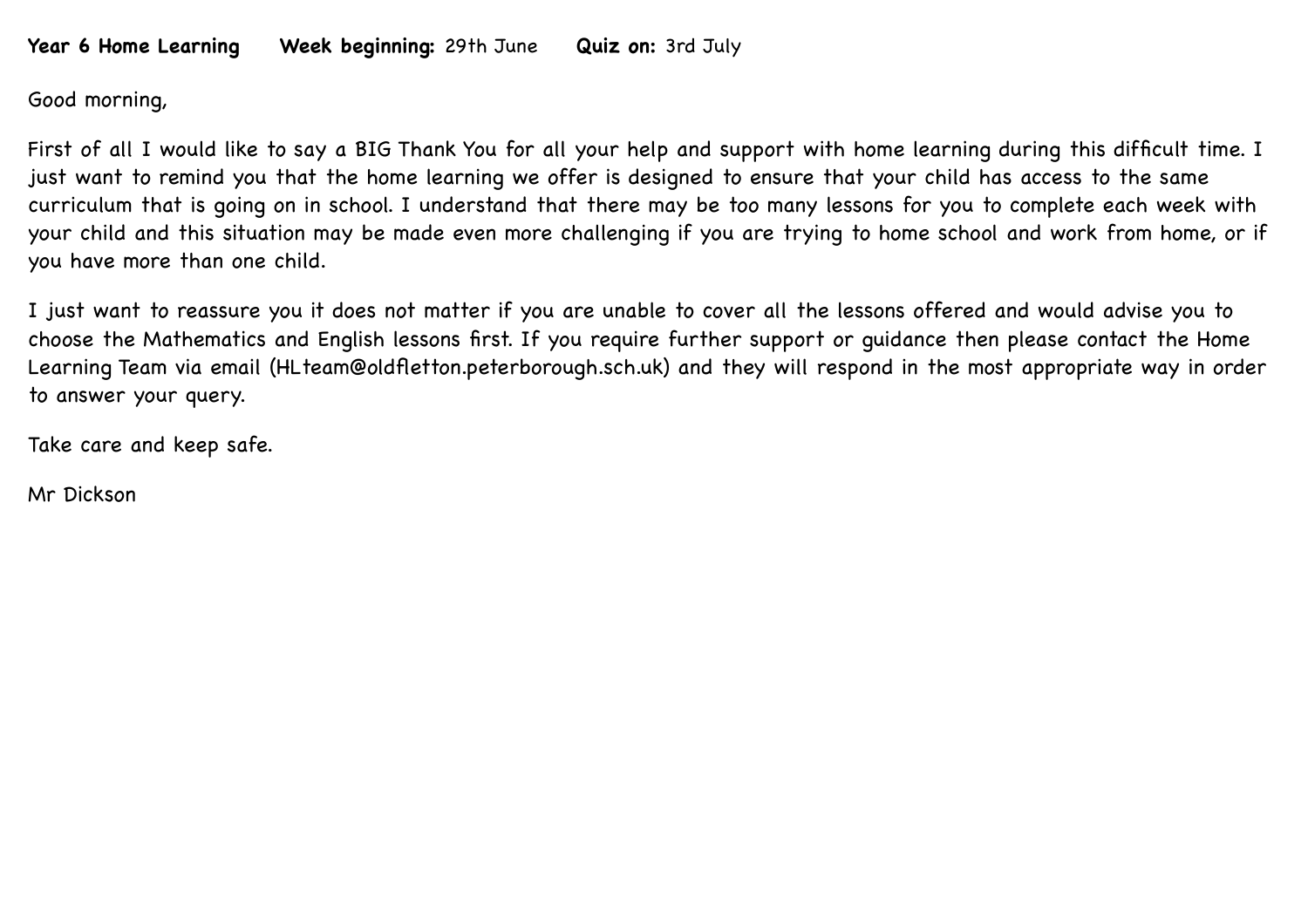| Subject | <b>Key Learning</b>                                                                                                                    | Resources and Links                                                                                                                                                                                                                                                                                                                                                                                                                                                                                                                                                                     | <b>Suggested Activities</b>                                                                                                                                                                                                                                                                                                                                                                                                                                                                                                                                                                                                                                                                                                                   | Parents' Role                                                                                                                                                                                                                                         |
|---------|----------------------------------------------------------------------------------------------------------------------------------------|-----------------------------------------------------------------------------------------------------------------------------------------------------------------------------------------------------------------------------------------------------------------------------------------------------------------------------------------------------------------------------------------------------------------------------------------------------------------------------------------------------------------------------------------------------------------------------------------|-----------------------------------------------------------------------------------------------------------------------------------------------------------------------------------------------------------------------------------------------------------------------------------------------------------------------------------------------------------------------------------------------------------------------------------------------------------------------------------------------------------------------------------------------------------------------------------------------------------------------------------------------------------------------------------------------------------------------------------------------|-------------------------------------------------------------------------------------------------------------------------------------------------------------------------------------------------------------------------------------------------------|
| Reading | 1) Choose books from your AR<br>range and/or read books from<br>our author Michael Morpurgo -<br>Read these for 30 minutes per<br>day. | Web Link 1 - The Accelerated Reader website, this is<br>where your child can access quizzes on texts that they<br>have read. https://ukhosted21.renlearn.co.uk/2233504/<br>default.aspx (For anyone having trouble accessing quizzes<br>for AR books, this web link should solve the problem)<br>Web Link 2 - A website with online books https://<br>readon.myon.co.uk/                                                                                                                                                                                                                | • Read for 30 minutes per day.<br>. As you read your back, visualise what is<br>happening. You could draw sketches as you read,<br>or just get a picture in your head.<br>. When you have finished, take an AR quiz.                                                                                                                                                                                                                                                                                                                                                                                                                                                                                                                          | . Please ensure that your child has<br>access to texts and that they read for<br>30 min per day.<br>. Ask what they have read and have a<br>discussion with them about it - when<br>they have finished the text, ask them<br>to summarise it for you. |
|         | 2) To use my Background<br>Knowledge and to make<br>predictions.                                                                       | Web Link 3 - A video about Shakespeare. https://<br>www.youtube.com/watch?v=Wv7-<br>nnUN5QI&index=1&list=PLcvEcrsF_9zLlzMdnCngergl5CZIRu<br>55m<br>Web Link 4 - A video from the RSC of the Romeo and<br>Juliet prologue. https://www.youtube.com/watch?<br>v=QiqSI3_rBLE<br>Web Link 5 - A video of the Romeo and Juliet prologue,<br>taken from the 1996 film. https://www.youtube.com/watch?<br>v=beV56hp4T3w<br>Reading Resource 1 - The blurb of Romeo and Juliet<br>(taken from the Baker Street Readers shortened version<br>of the play) and an introduction to the characters. | - Background knowledge: What do you already<br>know about William Shakespeare? Discuss with<br>an adult.<br>- Watch the video in Web Link 3 to learn a bit<br>more about The Bard.<br>- Watch the videos in Web Link 4 and 5 to hear<br>two different performances of the proloque from<br>Shakespeare's Romeo and Juliet. A prologue<br>introduces the play. This is the very beginning of<br>Shakespeare's play, Romeo and Juliet.<br>- Now, read the blurb and the character profiles<br>in Reading Resource 1.<br>- Make a prediction based on what you have read<br>and heard so far about the story. Answer the<br>question at the end of the blurb, using what you<br>know from the videos and the character profiles<br>for evidence. | . Ensure your child has access to the<br>resources and encourage them to<br>discuss their predictions with you, using<br>evidence from the blurb and character<br>profiles.                                                                           |
|         | 3) Spot Breakdowns and Fix It to<br>understand vocabulary.                                                                             | Reading Resource 2 - The Romeo and Juliet prologue.<br>Reading Resource 3 - A modern language version of the<br>prologue.                                                                                                                                                                                                                                                                                                                                                                                                                                                               | - Read the proloque in Reading Resource 1.<br>- As you read through, underline or make a note<br>of any words of phrases which you are unsure<br>about. Have a go at fixing them - read around<br>the word, find the word class. What synonyms<br>could you swap them for?<br>- Now, look at the version in Reading Resource 2.<br>This uses modern language. What do you notice?<br>Do you 'Fix Its' make sense? Were they correct?<br>Now, think back to your prediction in the<br>previous lesson. Do you know more now about<br>what will happen in this play? Has your<br>prediction changed?                                                                                                                                            | . Help your child to access the<br>resources.<br>· Discuss the tricky words and their<br>meanings.                                                                                                                                                    |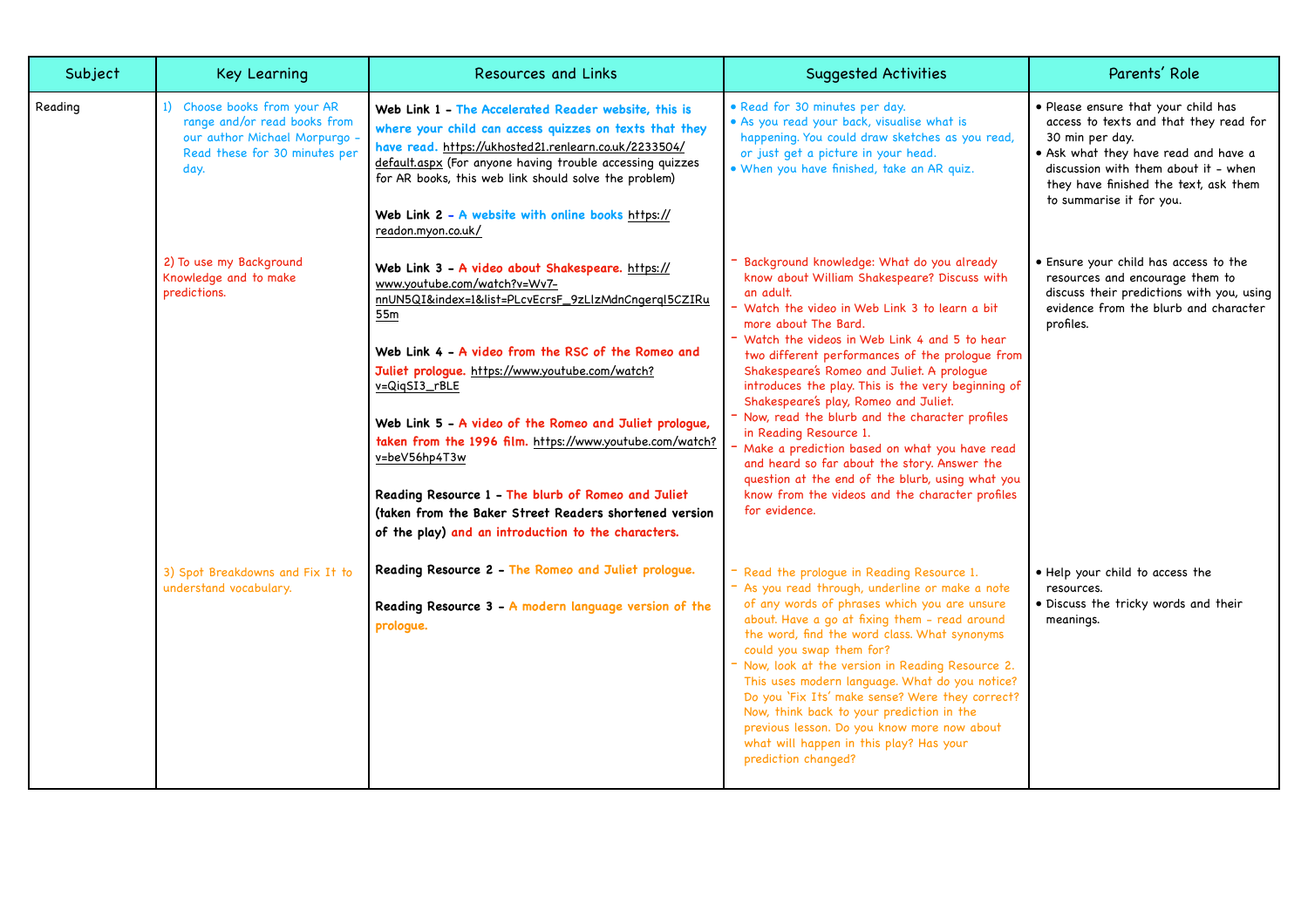| Writing | 1) To create an emotive language<br>word bank.                                               | Web Link 1 - Information about emotive language with<br>lots of examples. https://www.twinkl.co.uk/teaching-wiki/<br><u>emotive-language</u><br>Writing Resource 1 - Scenarios cards for emotive<br>language (Included in Resource Pack)<br>Writing Resource 2 - Template for word bank. (Included<br>in Resource Pack) | - Review: Name 3 features of persuasive writing.<br>- Today, we will focus on using emotive language<br>to try and create a response in the reader. This<br>means choosing particular words which will have<br>an effect on them.<br>- Look at the cards in Writing Resource 1. Imagine<br>you are in these scenarios (there are 2 sets of<br>pairs which give opposite opinions).<br>- You are going to create a word bank for each<br>scenario. In your word bank you must include:<br>effective adjectives (e.g. appalling), abstract<br>verbs (e.g. terror) and powerful verbs (e.g.<br>destroyed).<br>You could use the template in Writing Resource<br>2 for your word bank or just write your words<br>down on a separate piece of paper.                                                                                                                                                       | . Help your child to access the resources.<br>. Ask them to share their sentences with<br>you.<br>• Encourage them to improve their<br>writing with more powerful and<br>effective word choices. |
|---------|----------------------------------------------------------------------------------------------|-------------------------------------------------------------------------------------------------------------------------------------------------------------------------------------------------------------------------------------------------------------------------------------------------------------------------|--------------------------------------------------------------------------------------------------------------------------------------------------------------------------------------------------------------------------------------------------------------------------------------------------------------------------------------------------------------------------------------------------------------------------------------------------------------------------------------------------------------------------------------------------------------------------------------------------------------------------------------------------------------------------------------------------------------------------------------------------------------------------------------------------------------------------------------------------------------------------------------------------------|--------------------------------------------------------------------------------------------------------------------------------------------------------------------------------------------------|
|         | 2) To use emotive language<br>effectively, to respond to given<br>scenarios.                 | Writing Resource 3 - A emotive language word mat.<br>(Included in Resource Pack)                                                                                                                                                                                                                                        | Review: Name 3 abstract verbs.<br>- Look at your word bank from the previous<br>lesson. Can you improve any of your word<br>choices by using a thesaurus?<br>You are now going to write a response to each<br>scenario. For each of the four scenario cards,<br>you will write 3 sentences, making sure you<br>include your effective adjectives, abstract verbs<br>and powerful verbs from your word bank.<br>- I have included some examples of emotive words<br>in Writing Resource 3 for some extra ideas.                                                                                                                                                                                                                                                                                                                                                                                         |                                                                                                                                                                                                  |
|         | 3) To use emotive language<br>effectively, to voice my opinion on<br>something I care about. | Writing Resource 4 - Two examples of persuasive letters<br>- only use these if you can't find your original copies.<br>(Included in Resource Pack)                                                                                                                                                                      | Review: Go back to the 2 persuasive letters<br>which we have looked at previously: 'Harry Kane'<br>and 'School Prom' (these are available in Writing<br>Resource 4 in case you don't have the previous<br>copies, but try to find them as they will have<br>your earlier notes on them too) - highlight or<br>jot down all of the emotive language which you<br>can find.<br>What do you notice about the choice of<br>language?<br>Now, you are going to think of a scenario which<br>you are about. Think of something which you<br>feel passionately about and write a short<br>scenario (similar to the cards in Writing<br>Resource 1).<br>You are now going to use emotive language to<br>write a response to the scenario.<br>Remember to use effective adjectives, abstract<br>verbs and powerful verbs. Highlight these at the<br>end. Can you improve your word choices with a<br>thesaurus? |                                                                                                                                                                                                  |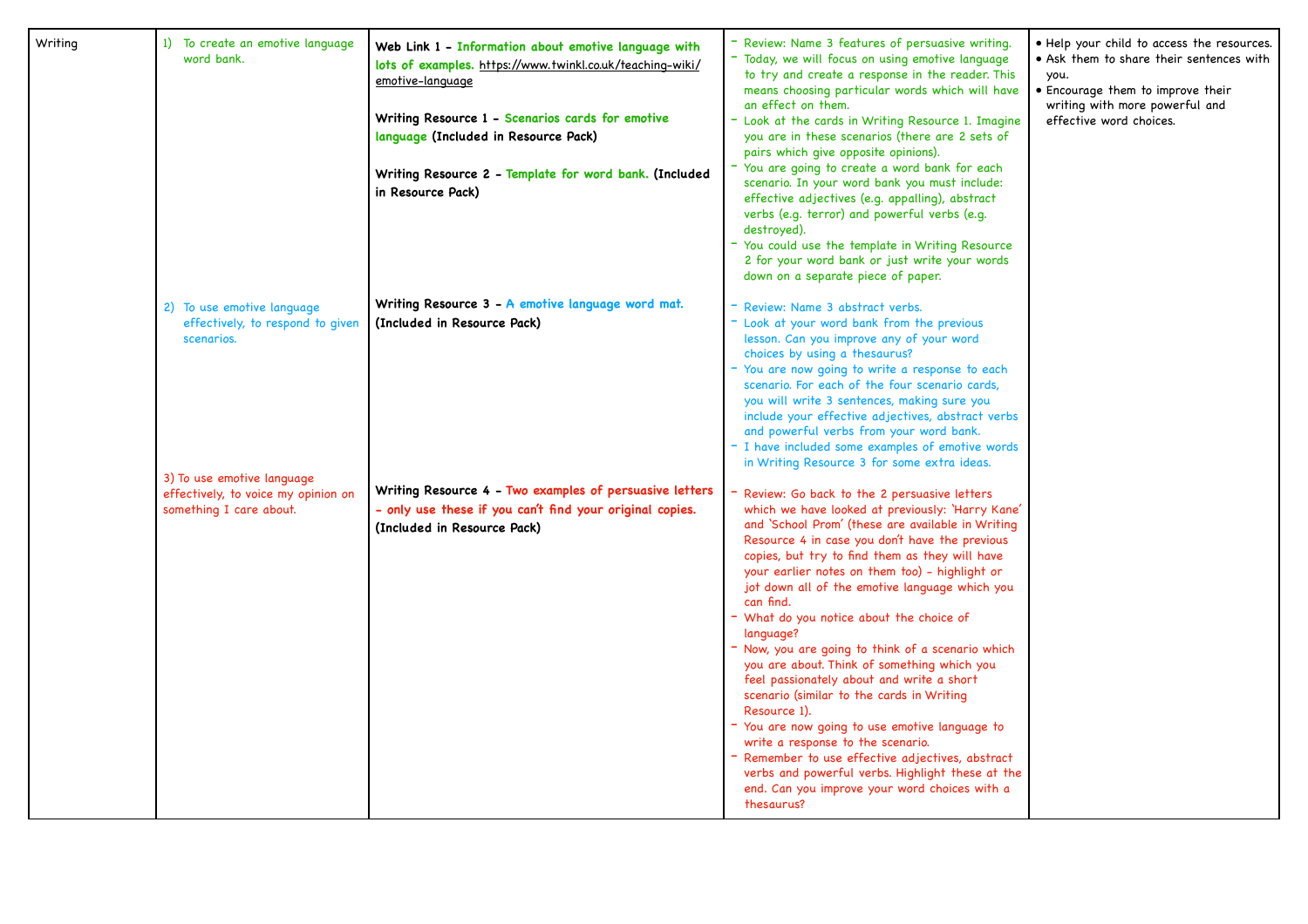| Spelling | As we have now covered all the<br>words from the Year 6 Word List, I<br>will be sending some Theme-<br>related words to spell each week.<br>We will continue to review Word<br>List words so keep practising any<br>which you found tricky.<br>represent, traditional, sculpture,<br>rhythm, circle, diameter, radius,<br>circumference | Resource 1 - Year 5 & 6 Word List<br>(sent as a separate document previously)                                                                                                                                                                                                                                                   | Start by learning the meaning of each word<br>using a dictionary or online dictionary, write<br>out the word and definition on a piece of<br>paper.<br>Now try to use the word in a sentence -<br>$\bullet$<br>you could do this when talking with a<br>friend online from your class or sibling.<br>Practice learning the spelling by: Look at<br>the word, cover it up, say it out loud, write<br>it out from memory, check it - do this 5<br>times a day. | Regular quizzing                                                                                                                                   |
|----------|-----------------------------------------------------------------------------------------------------------------------------------------------------------------------------------------------------------------------------------------------------------------------------------------------------------------------------------------|---------------------------------------------------------------------------------------------------------------------------------------------------------------------------------------------------------------------------------------------------------------------------------------------------------------------------------|--------------------------------------------------------------------------------------------------------------------------------------------------------------------------------------------------------------------------------------------------------------------------------------------------------------------------------------------------------------------------------------------------------------------------------------------------------------|----------------------------------------------------------------------------------------------------------------------------------------------------|
| Maths    | 1) Times tables and division facts<br>(2, 3, 4, 5, 6, 7, 8, 9, 10, 11, 12)                                                                                                                                                                                                                                                              | Web Link 1 - This website replicates the National Times<br>Table Test that was due to start this year.<br>https://mathsframe.co.uk/en/ resources/resource/477/<br>Multiplication-Tables-Check<br>Web Link 2 - Times table Rockstar page, a website<br>where the children can practice their tables. https://<br>ttrockstars.com | Start by writing out the times table<br>e.g. $1 \times 9 = 9$<br>$2 \times 9 = 18$<br>Now cover it up and try to write it out<br>from memory.<br>Now check your answers to see if you got it<br>right.<br>Now write it out again from memory and<br>time yourself.<br>Now check your answers and your time.<br>Try to beat your time each day.<br>Play Rockstars or try the Times Table<br>Check.                                                            | · Regular guizzing.<br>- Remember to quiz your child on<br>division facts as well as multiplication<br>e.g. $7 \times 4 = 28$ , so $28 \div 7 = 4$ |
|          | 2) To illustrate and name the parts<br>of a circle.                                                                                                                                                                                                                                                                                     | Web Link 3 - An Oak National Academy lesson. https://<br>classroom.thenational.academy/lessons/coordinates-and-<br>shapes-to-illustrate-and-name-parts-of-a-circle                                                                                                                                                              | Review: What are the SASO (sides, angles,<br>symmetry, other) properties of a circle?<br>Work through the lesson on web link 3. Begin<br>with the quiz, then watch the video, pausing<br>whenever you need to. Complete the<br>independent activities and check your answers<br>with the teacher at the end.                                                                                                                                                 | - Help your child to access the online<br>lesson.<br>- When they have checked their<br>answers, address any misconceptions<br>with them.           |
|          | 3) To solve practical problems<br>involving circles.                                                                                                                                                                                                                                                                                    | Web Link 4 - An Oak National Academy lesson. https://<br>classroom.thenational.academy/lessons/coordinates-and-<br>shapes-to-solve-practical-problems-involving-circles                                                                                                                                                         | Review: Name the parts of a circle.<br>Work through the lesson on web link 4. Begin<br>with the quiz, then watch the video, pausing<br>whenever you need to. Complete the<br>independent activities and check your answers<br>with the teacher at the end.                                                                                                                                                                                                   | - Help your child to access the online<br>lesson.<br>- When they have checked their<br>answers, address any misconceptions<br>with them.           |